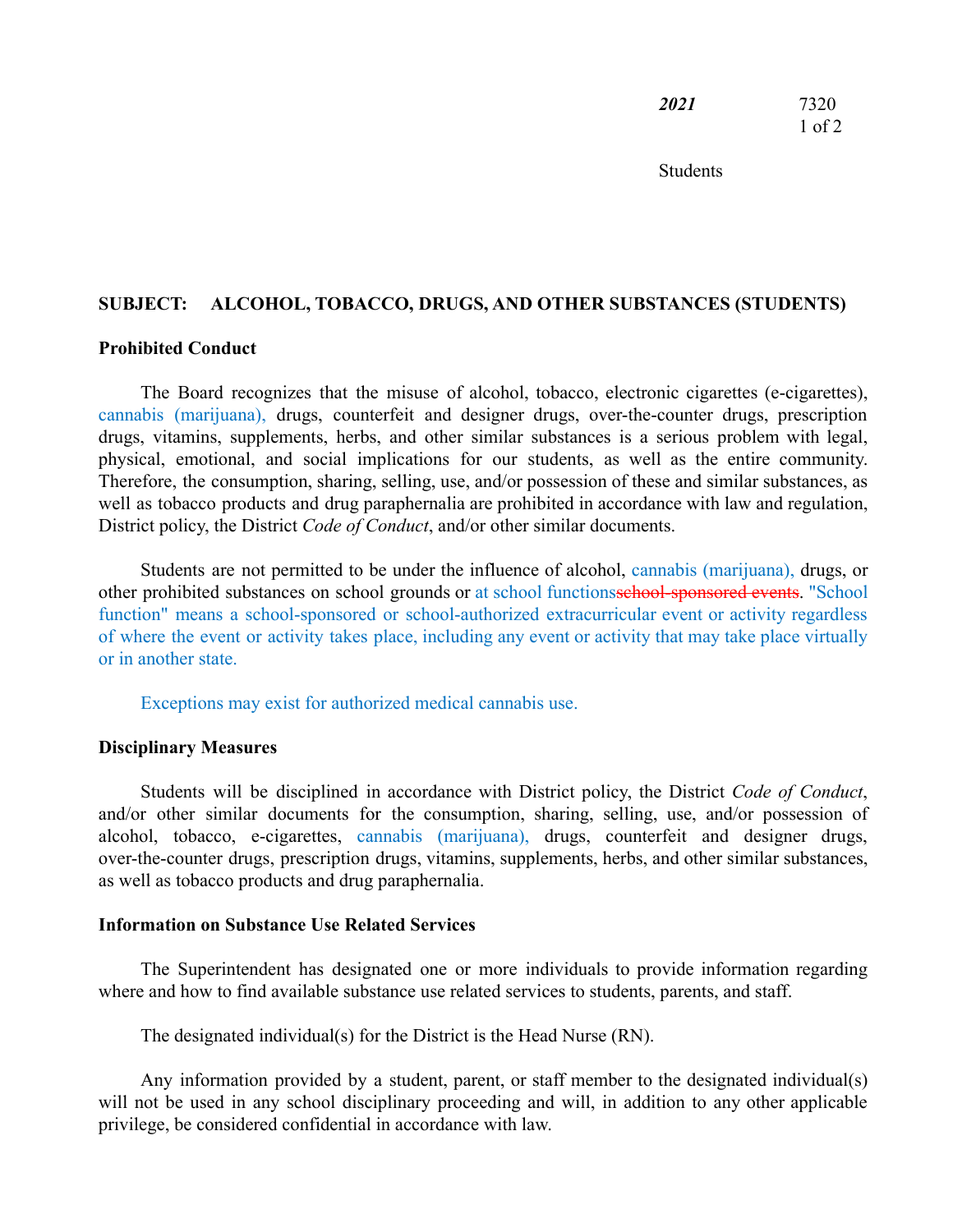20 USC §§ 6083(a), 7118, and 7973(a) Cannabis Law § 127 Education Law §§ 409, 2801, and 3038 Penal Law § 222.10 Public Health Law §§ 1399-n and 1399-o

(Continued)